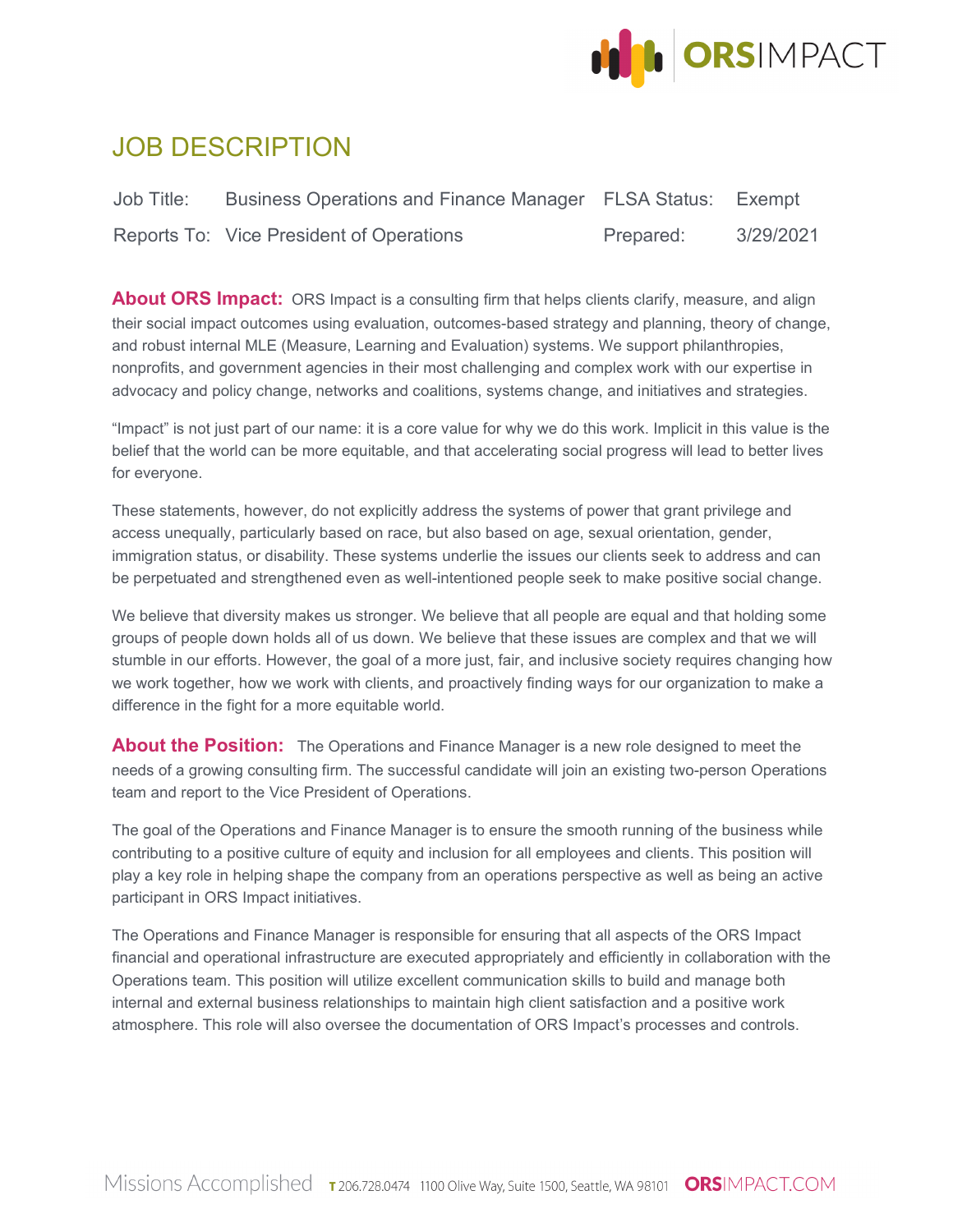## **Duties and Responsibilities**

*It is important to note that the below description of duties and responsibilities will likely evolve and change as the person's skill sets grow and the demands of the ORS business changes.*

### Financial Management (30%)

*Manages the full spectrum of financial operations within ORS Impact.*

- Maintain all financial and operational aspects in ORS Impact's back office system, Unanet A/E (formerly Clearview InFocus).
- Prepare and submit monthly invoices to clients. Tracks and follows-up as needed on client questions about invoices.
- Perform all accounts receivable and accounts payable duties.
- Responsible for ORS Impact payroll process with payroll vendor.
- Coordinate and process all monthly expenses for disbursement.
- Process all incoming funds via check or electronic transfer.
- Work with the accountant to ensure monthly controls and filings that include account reconciliations, quarterly and annual tax filings.
- Assist with the preparation of annual organizational budget, regular variance statements and annual audit including end of year analysis.

## Business Management (25%)

*Manages most aspects of the ORS Impact internal business infrastructure.*

- Responsible for documenting and maintaining internal policies, controls and processes developed in collaboration with Operations and the ORS staff.
- Actively apply ORS Impact's values and commitment to race equity to ORS Impact policies, procedures, and practices.
- Support the Operations team in rolling out Phase 2 of Unanet A/E.
- Identifies, evaluates and approves operations vendors that align with ORS Impact's values in collaboration with the Operations team.
- Co-lead and maintain vendor relationships including the vendor relationship for IT system and computer management in collaboration with the Operations Coordinator.
- Responsible for the maintenance of the ORS Impact contact database.
- Oversee the ordering of office equipment and supplies.
- Support staff meetings where needed.
- Co-manage the office space with the Operations team.

#### Client Account/Contract Management (20%)

*Manages client contracts in collaboration with Project Directors – from initial project setup to tracking ORS Impact staff time/expenditures/expenses/schedules.*

- Provide financial and operational support to promote Project Director's successful project execution and client account management.
- Develop, maintain, amend, review, and close out select client contracts and subcontracts.
- Provide contract oversight and track contract expenditures including expense reports and billable time records.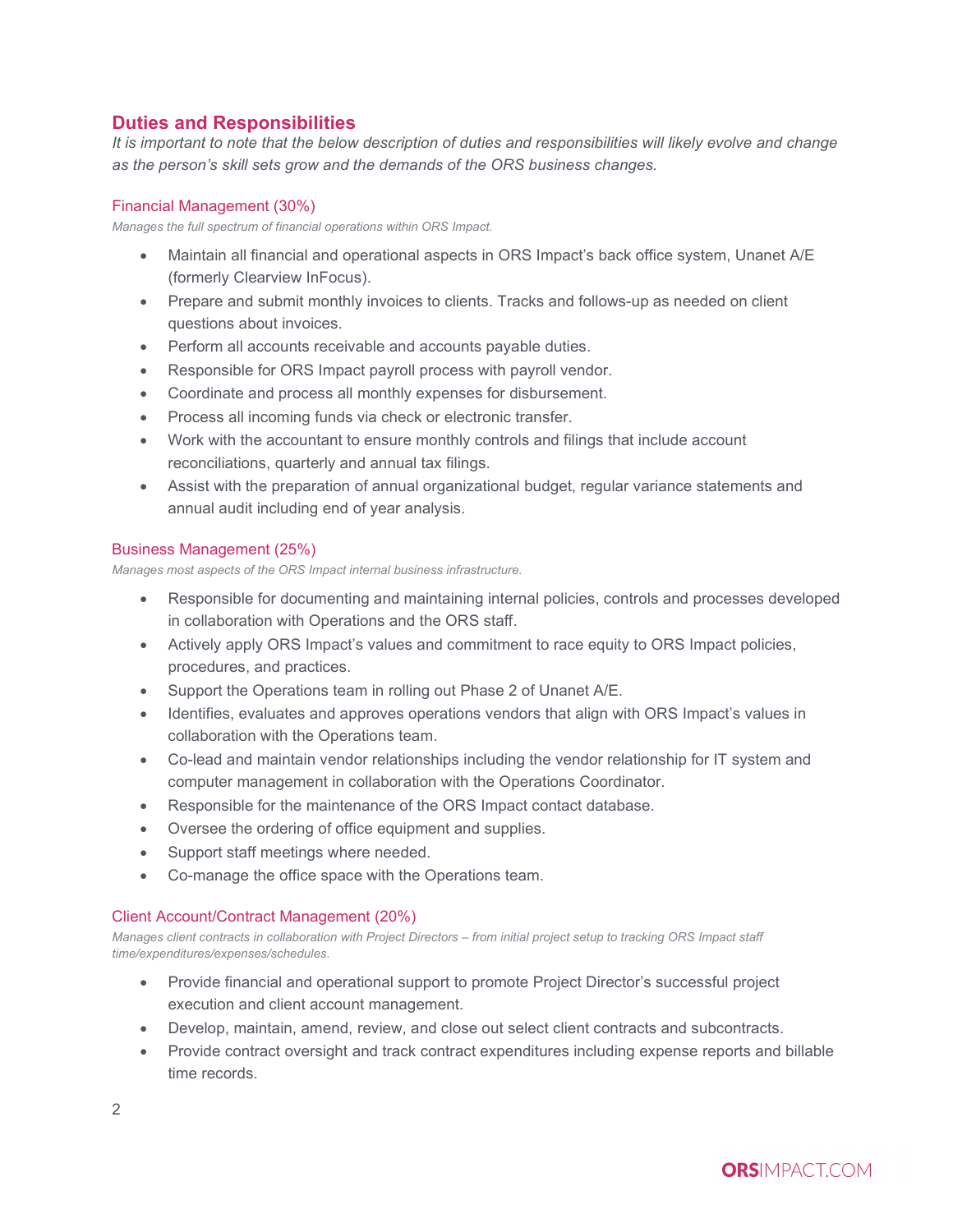- Manage the contract calendar and deliverables in collaboration with Project Directors.
- Support high client satisfaction across all segments of the organization and upholds all company standards.
- Responsible for filing and archived maintenance of ORS Impact client and business data.

## People Operations (10%)

*Manages and supports HR focused administrative needs across the organization.*

- Co-lead with the Operations Coordinator the new hire process and intake with the relevant supervisor, including providing new employee orientation.
- Support identifying and rolling out ORS Impact company benefits offerings.
- Maintain personnel files in accordance to standard controls.
- Ensure the accuracy of staff time records including hours worked, PTO/vacation, and other leaves of absence.
- Engage ORS Impact's outside HR service provider as needed.

## ORS Culture (15%)

*Supports an equitable and inclusive workplace at ORS.* 

- Contribute to creating an equitable workplace at ORS.
- Co-lead the planning and execution of events and gatherings with the Operations team.
- Actively participate in internal projects and initiatives where appropriate.

**Supervisory Responsibilities:** This position does not currently have ongoing supervisory responsibilities, but may supervise others on a project or training basis.

## **Required Qualifications**

We are seeking a person that finds joy in their role in operations and customer service. This person ideally would wake up excited and happy to support an organization and staff that align with their values and make a positive impact on the world.

In addition, to perform this job successfully, an individual must be able to perform each essential duty satisfactorily. The list below is representative of the knowledge and skills required.

#### **Direct Experience in:**

- Accounts receivable, accounts payable, invoicing, and accounting software required.
- Client contract management. Legal contract knowledge a plus.
- Preparing payroll.
- Highly Proficient in Microsoft Office tools; able to adopt new project management and client relationship management tools. Experience with enterprise software such as Unanet A/E or similar tools a plus.
- Applying DEI and anti-racism knowledge and skills to operations.
- Understanding of software and hardware technology a plus.
- People operations including general understanding of basic human resources administration.